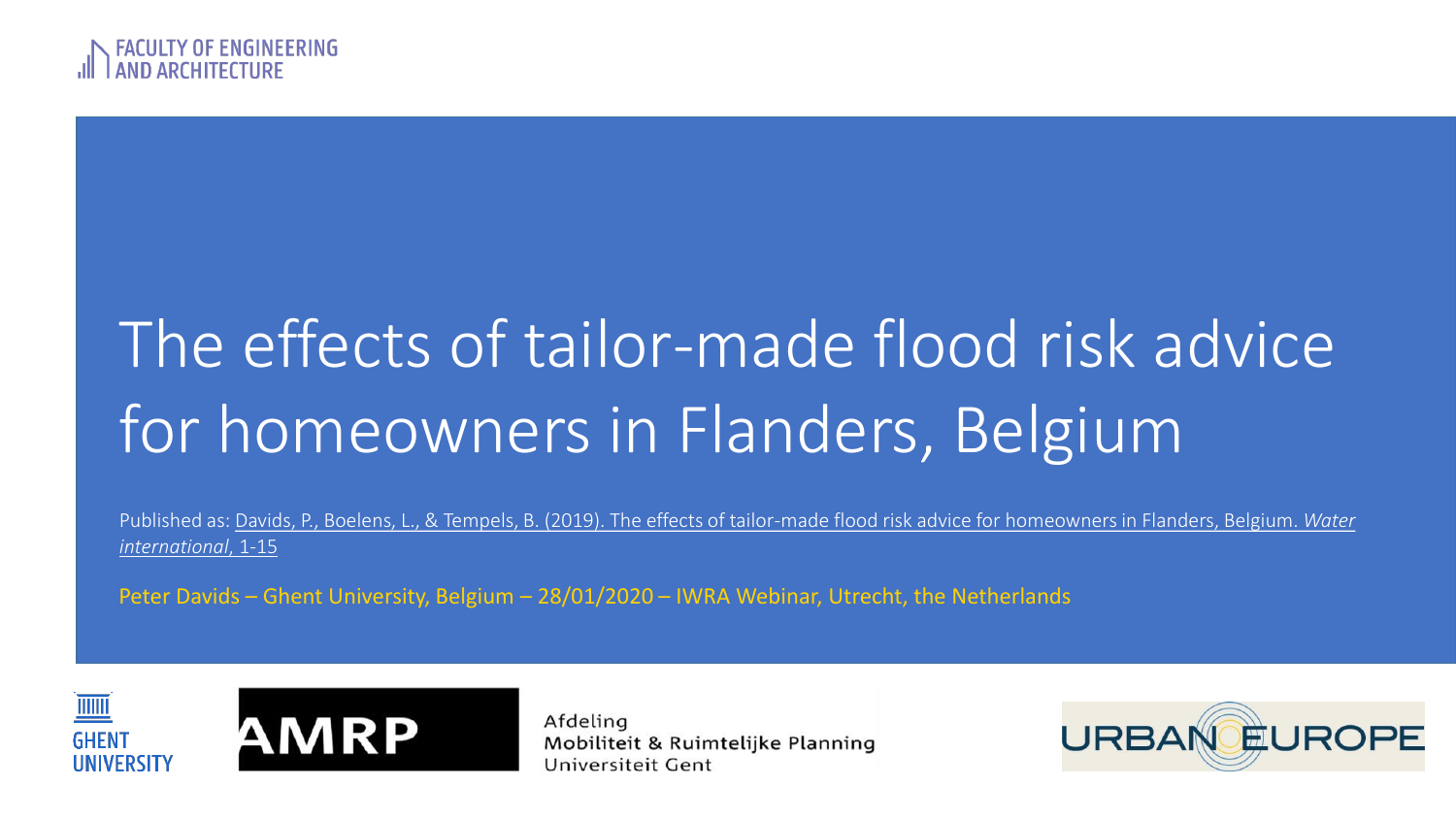#### Deadlock between government and residents



- Damage by pluvial and fluvial floods
- Homeowner need to adapt his house



- Gap between
	- **governmental** actors, reasoning from a cost– benefit perspective
	- **residential** actors, reasoning from a fairness perspective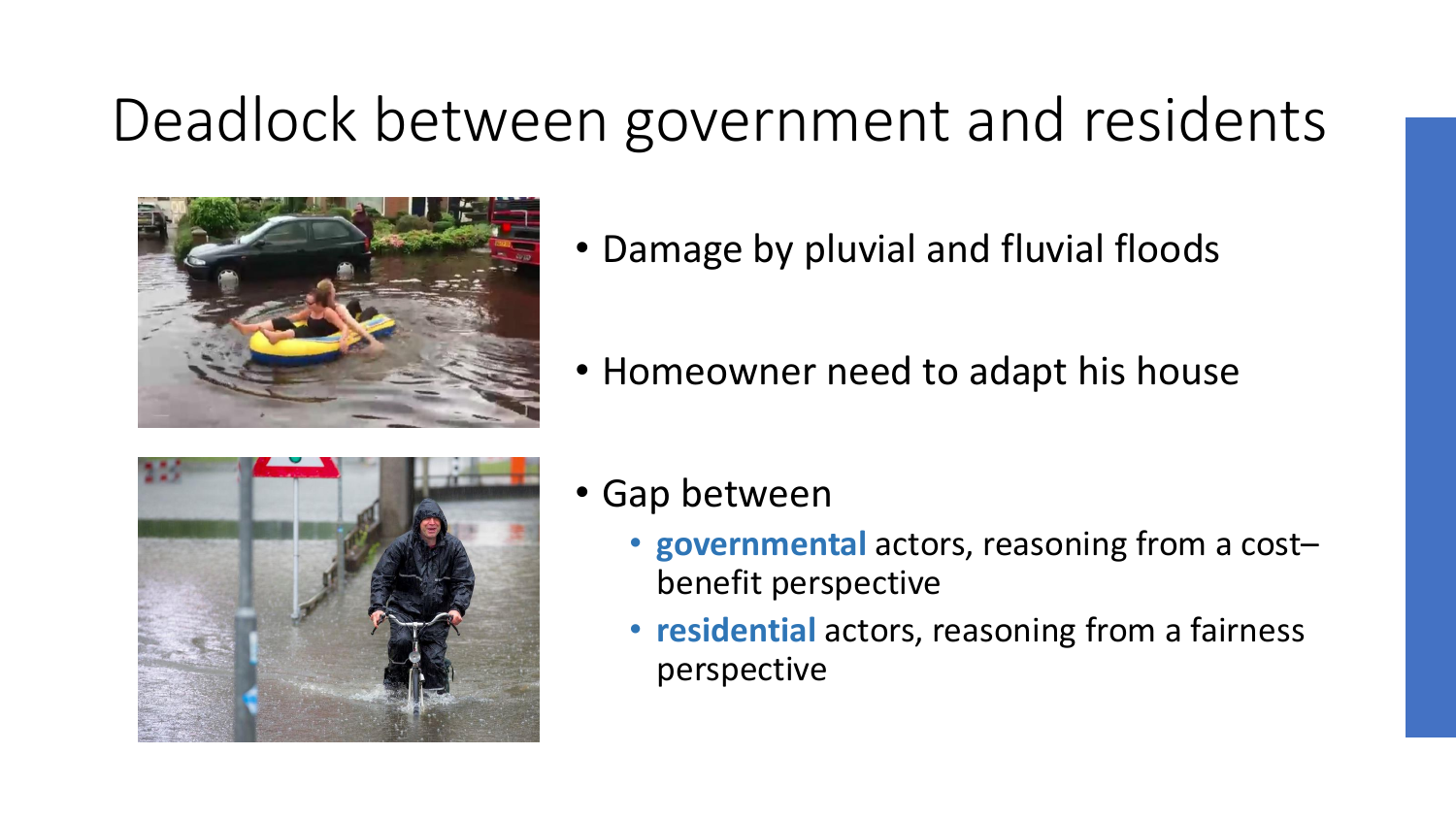#### Aims of the paper

- The article deals with **an evaluation** of the tailor-made advice
	- Set up by the Flanders Environmental Agency
- Also aims to look at **the influence of the advice** on Flemish flood risk management.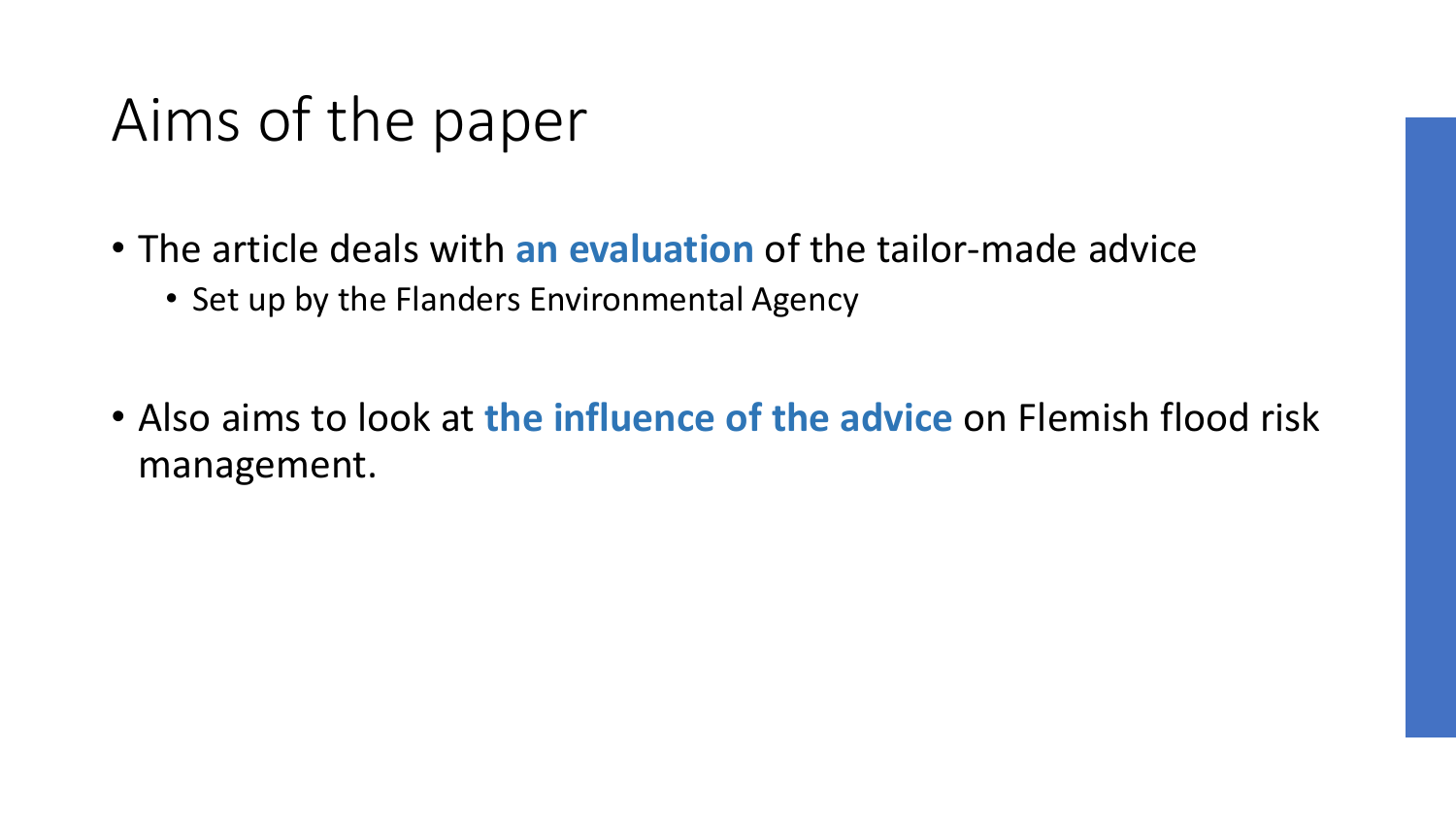### Flood Risk Zones in Study Area (Geraardsbergen, Lebbeke, Sint-Pietersleeuw)

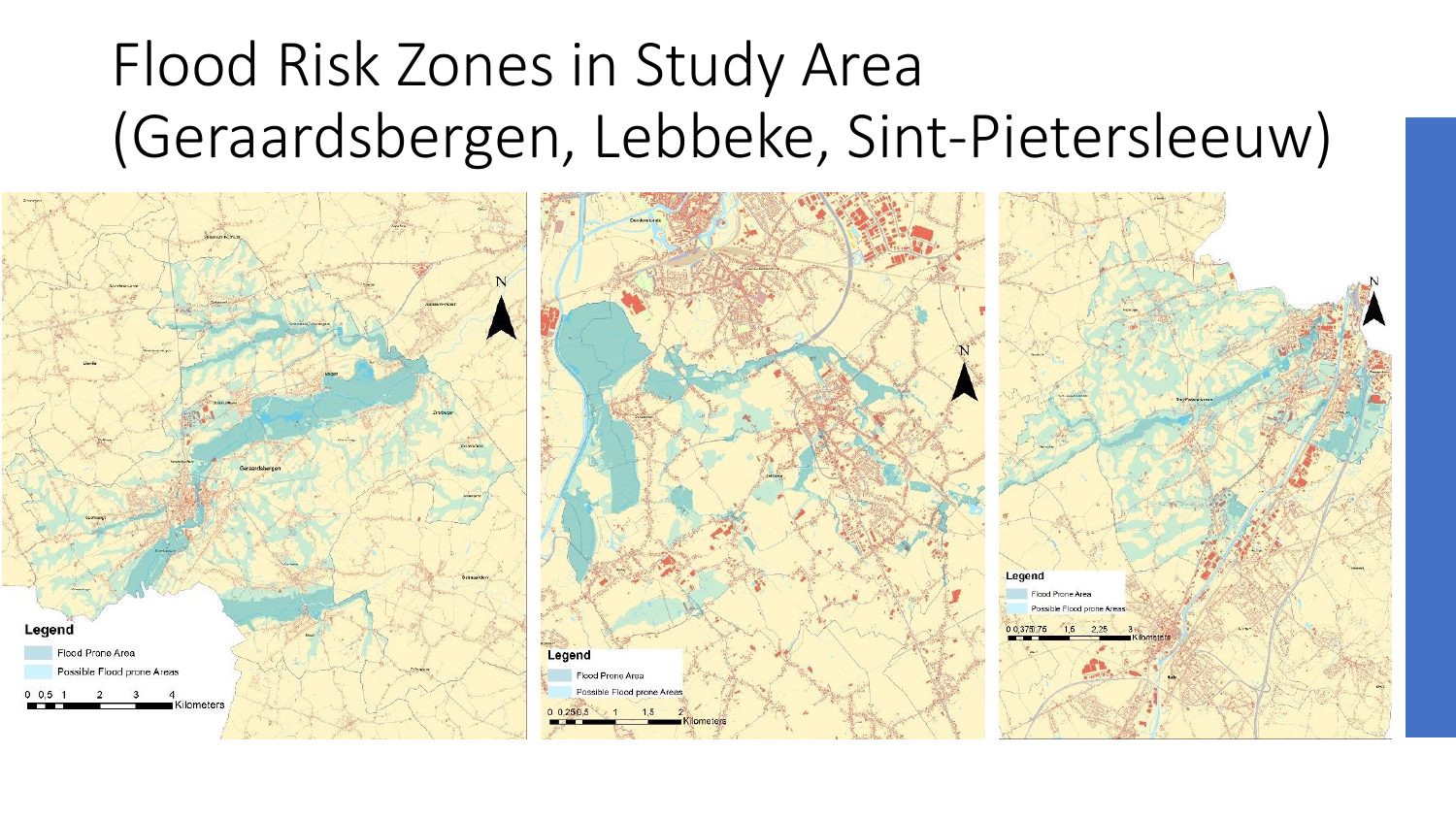## Methodology

The Flanders Environmental **Agency**

- Selected 210 participants in 3 municipalities
	- Recent flood experience in the municipalities
	- Selected homeowners had damage during recent flood events

#### This **research**

- In-depth interviews
	- 13 homeowners & project leader
- Survey
	- another 26 homeowners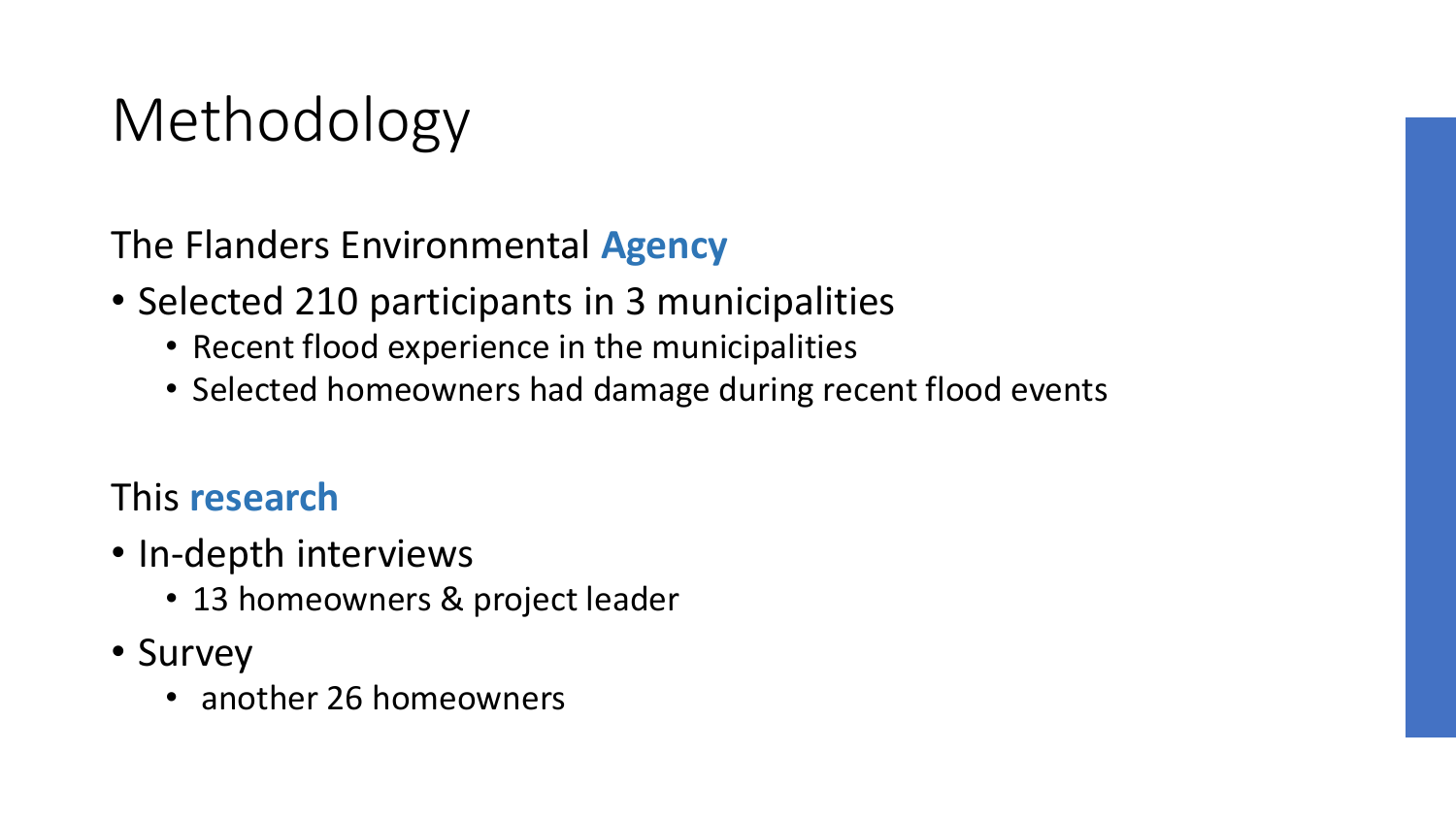#### Solutions for households





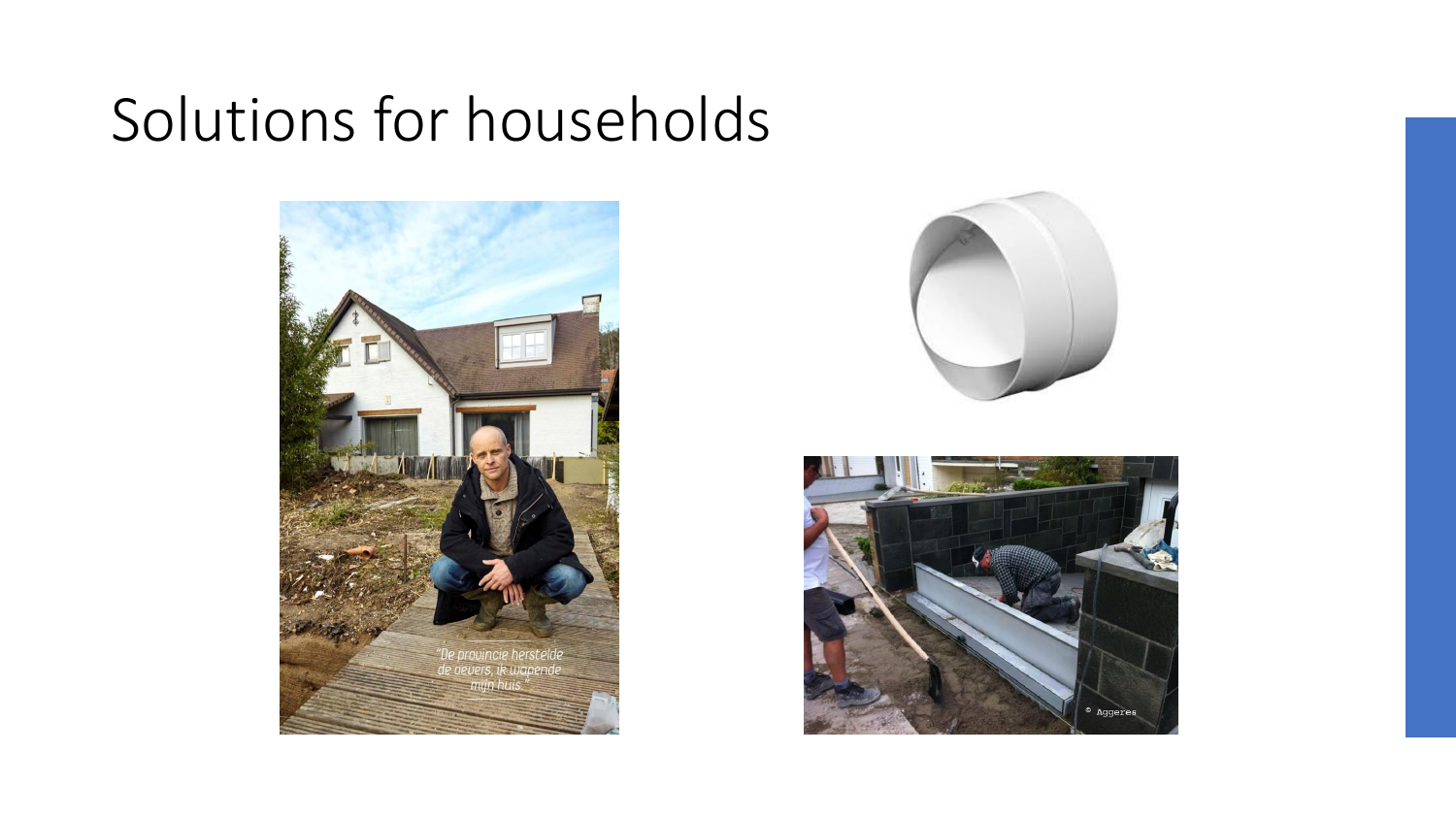### The advice, the agency and the homeowners

#### • The **advice**:

- Describes the risk for an individual property and provides new, custom solutions for homeowners
- Personal attention from an expert or governmental representative contributes to willingness to adapt the house.
- Access to a network.

#### • The **Flanders Environment Agency** offers

- Experts that listen to the personal stories
- independent advice on solutions, free from commercial interests.
- contributes to a sense of trust
- Tailored advice on the personal (e.g., financial) situation of a homeowner
- Participating **homeowners**
	- Have a first encounter with a flood risk expert and take advantage of the opportunity by sharing their problems
	- feel more empowered when objective advice is freely available
	- feel supported by the effort that the agency put into the pilot
	- project, and therefore tend to be more willing to invest as well.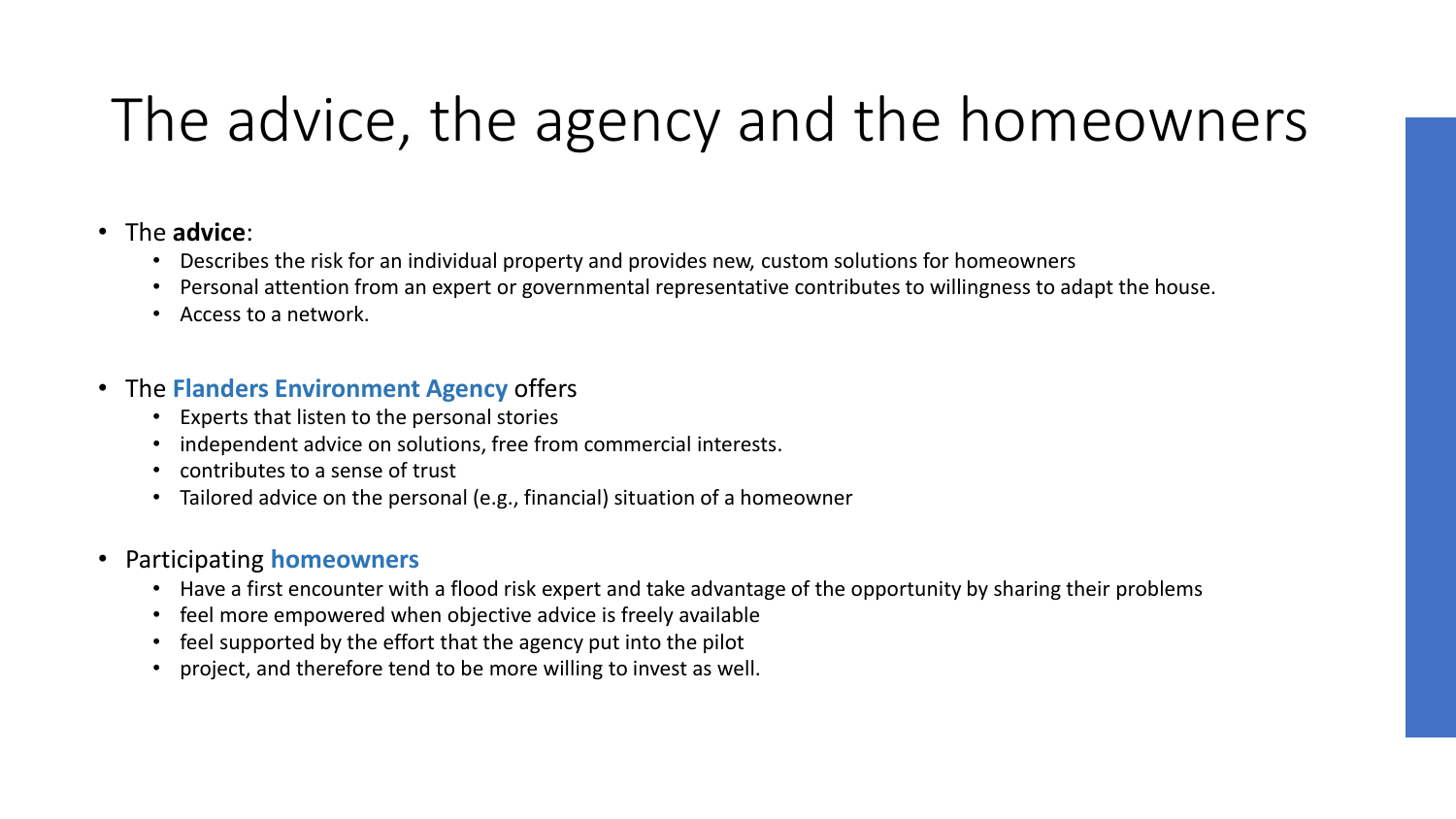#### Some responses….

*What kind of expert does such a job?"*  **(Resident in 'possible floodprone area', experienced 3** 

**floods)**

*"My refurbishments have also been made with subsidies, so I'm going to search into that. Before I begin these works, I need to know more about it.* **(Resident in 'possible flood-prone area', experienced 2 floods)**

No resources available Resources available

#### For more detailed results, see paper:

**Davids, P., Boelens, L., & Tempels, B. (2019). The effects of tailor-made flood risk advice for homeowners in Flanders, Belgium.** *Water international***, 1-15**

High Awareness

*"We would like to receive an independent, neutral advice. We had requested already had several tenders from companies…." -* **Resident in 'area without flood risk', experienced 8 floods,**

> *"*We are famous in the neighbourhood. Neighbours visit us to see our solutions. And I created it all myself! **(Resident in 'possible flood-prone area', experienced 5 floods)**

We've lived here for 40 years, there were no floods 40 years ago. I bought the land here spontaneously.. . . We also **didn't inform ourselves** about the surroundings well, that was stupid, but the real estate agent didn't say anything, and neither did the municipality. **(Resident in 'possible flood-prone area', experienced 5 floods)**

Low Awareness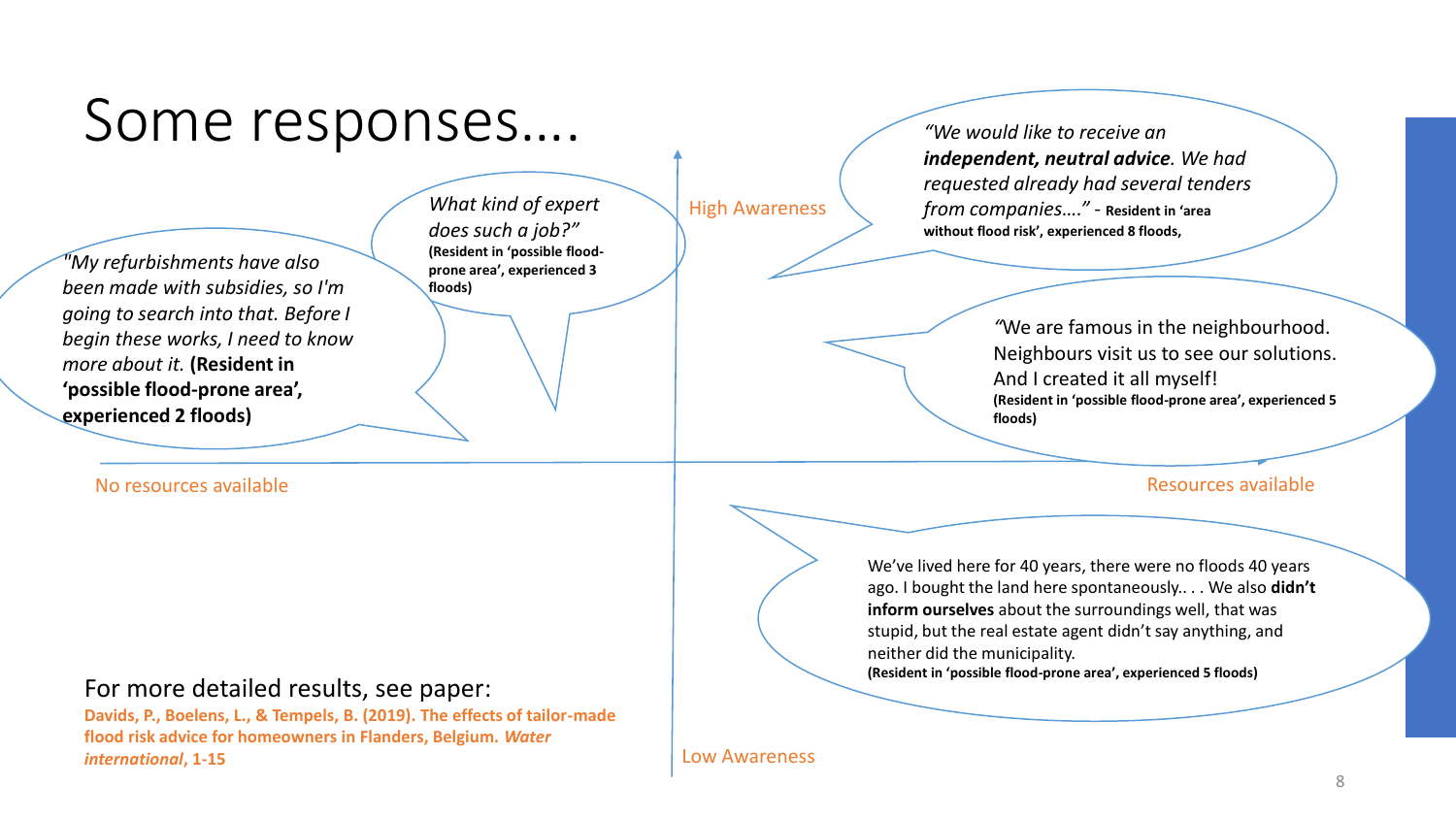### Conclusions / I

- **11%** is willing to adapt the house
- The advice served as an **information machine** 
	- especially for those who were already eager to adapt their house to flooding
- The **gap remains**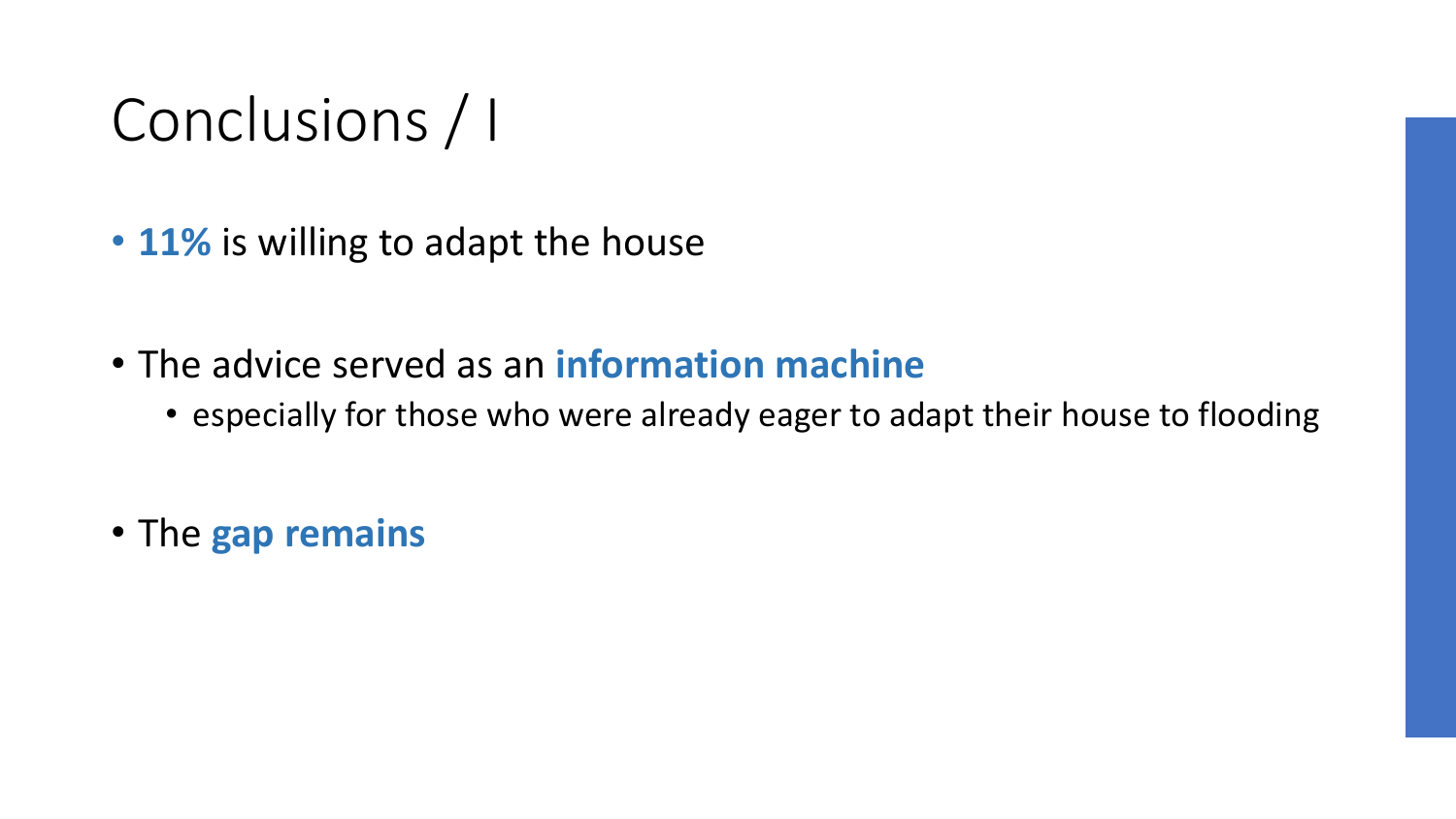Conclusions / II: Towards a more relational approach

- Adaptive behaviour is not necessarily a function of the risk perception of homeowners, but rather an **outcome of the relationship** between **all actors** and the **(in)formal agreements** in flood risk management in which the homeowners situate themselves.
- Advice should involve market parties
	- insurers
	- brokers
	- construction companies
	- Etc.